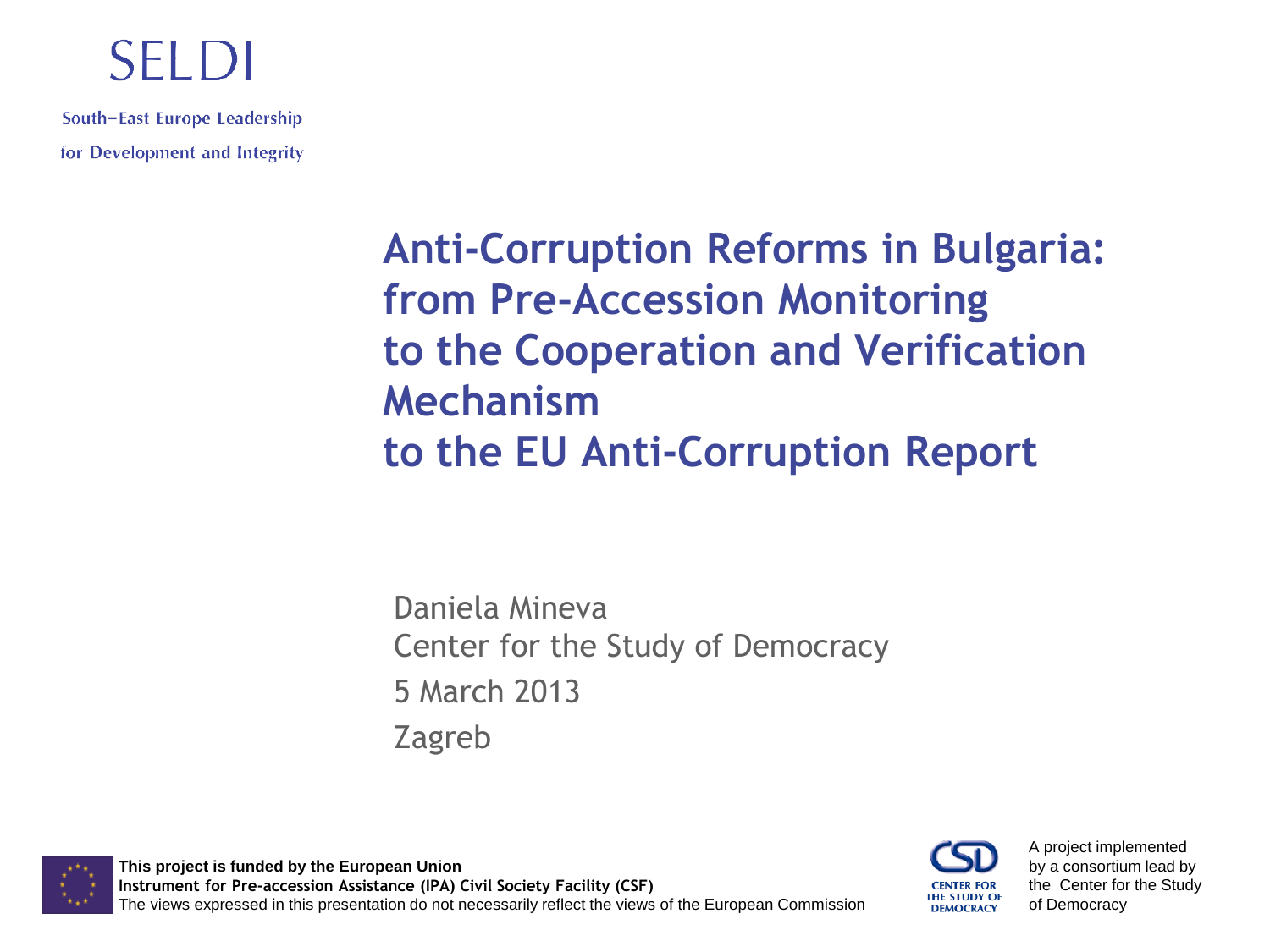# **EU Anti-Corruption Monitoring**

| 2000 | • Initial skepticism about the measurability of corruption                                                                                                                                                     |
|------|----------------------------------------------------------------------------------------------------------------------------------------------------------------------------------------------------------------|
| 2003 | • EU monitoring mechanism of corruption would be redundant, referring to the existing ones<br>(OECD, GRECO, etc.)                                                                                              |
| 2005 | • Council Resolution 6902/05 called for development of mutual evaluation and monitoring<br>mechanism                                                                                                           |
| 2006 | • International legal standards would not suffice. Emphasis on measuring impact.<br>• Cooperation and Verification Mechanism introduced for Bulgaria and Romania.                                              |
| 2007 | . First Bulgarian report under the CVM submitted on 31 March 2007.<br>• CSD developed corruption measurement methodology and indicators (methodology, applied since<br>1998 with the launch of Coalition 2000) |
| 2008 | • United Nations Convention against Corruption                                                                                                                                                                 |
| 2009 | • The Stockholm Programme invites the EC to develop indicators to measure fight against<br>corruption                                                                                                          |
| 2010 | • Communication on The EU Internal Security Strategy in Action: Five steps towards a more secure<br>Europe: sharing of best practices in anti-corruption is necessary                                          |
| 2011 | • Setting of mechanism for periodic assessment: EU Anti-Corruption Report<br>• Corruption as key challenge in the EU enlargement strategy for 2011 and 2012                                                    |
| 2013 | • First issue of the EU Anti-Corruption Report                                                                                                                                                                 |



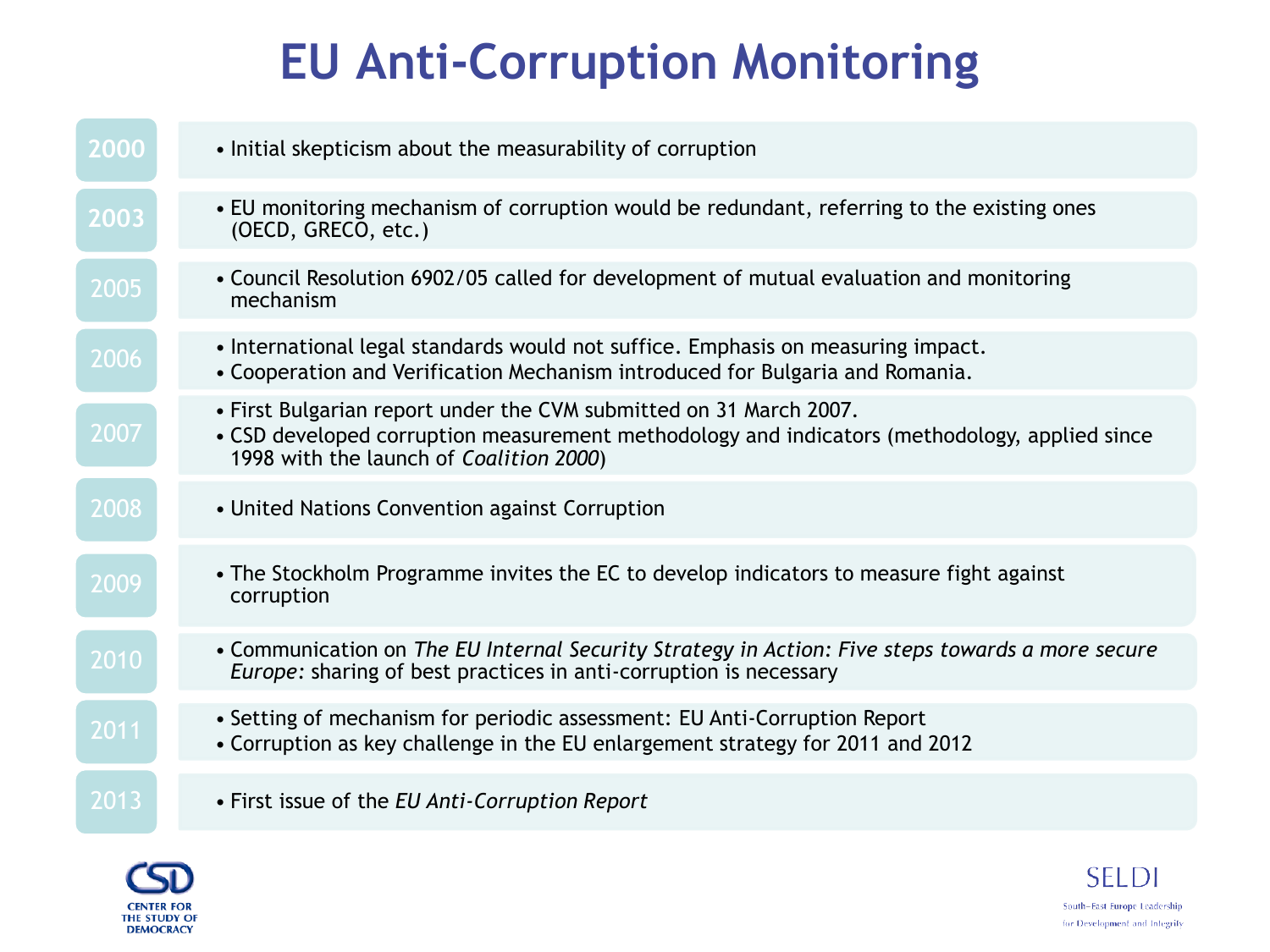- Introduced on 13 December 2006, first report submitted on 31 March 2007.
- For the first time newly accepted Member States were subject to post-accession monitoring
- Annual progress reports published in the summer
- Interim report by the EC each winter with update of the development occurred in the last six months



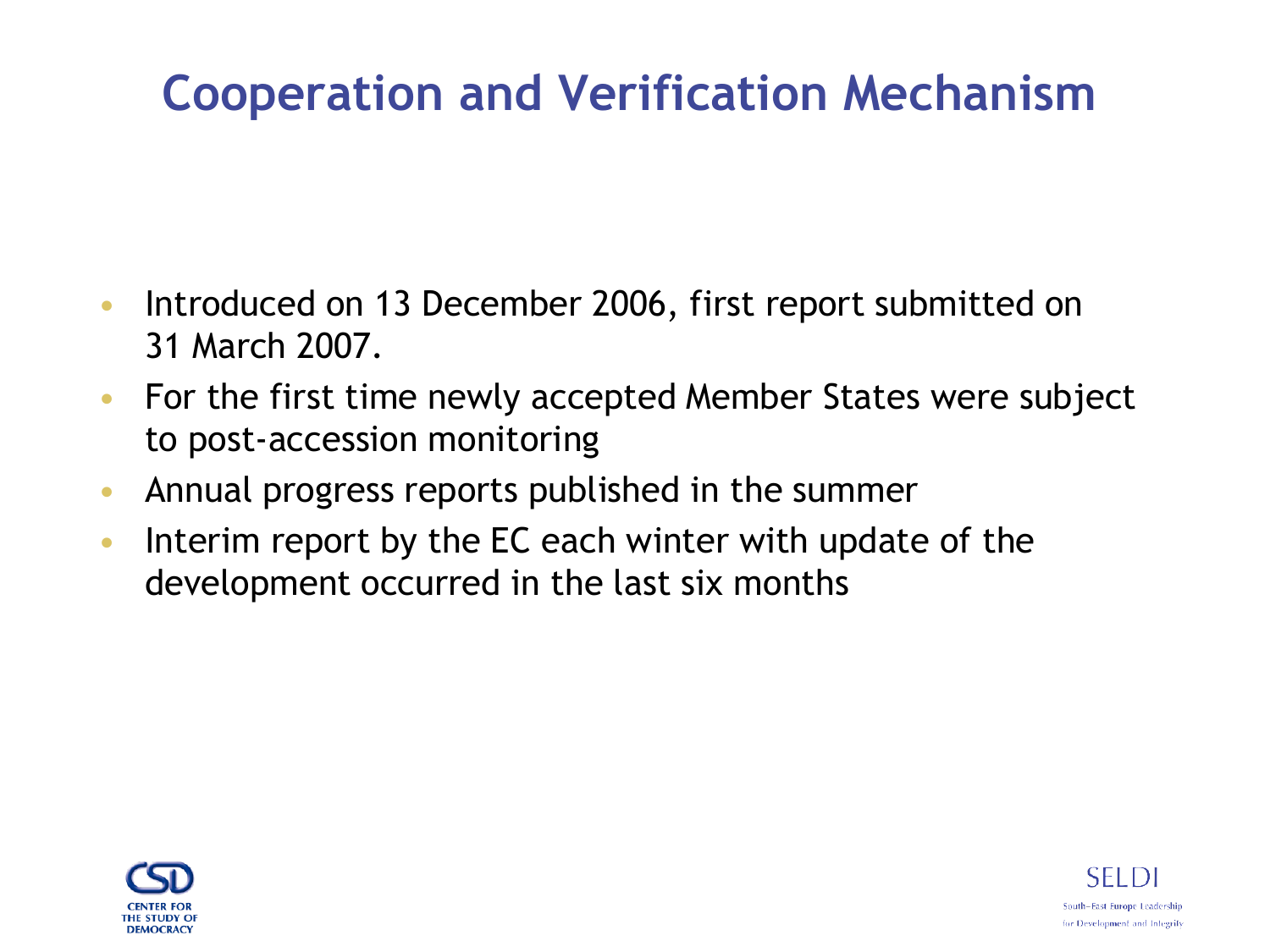- 6 benchmarks (general targets, that can be interpreted as specific measures in the EC regular reports)
- 3 safeguard clauses that can be triggered in the first 3 years of Bulgarian EU membership
- Long-term monitoring (and pressure) tool. No deadline for Bulgaria to fulfill the benchmarks.



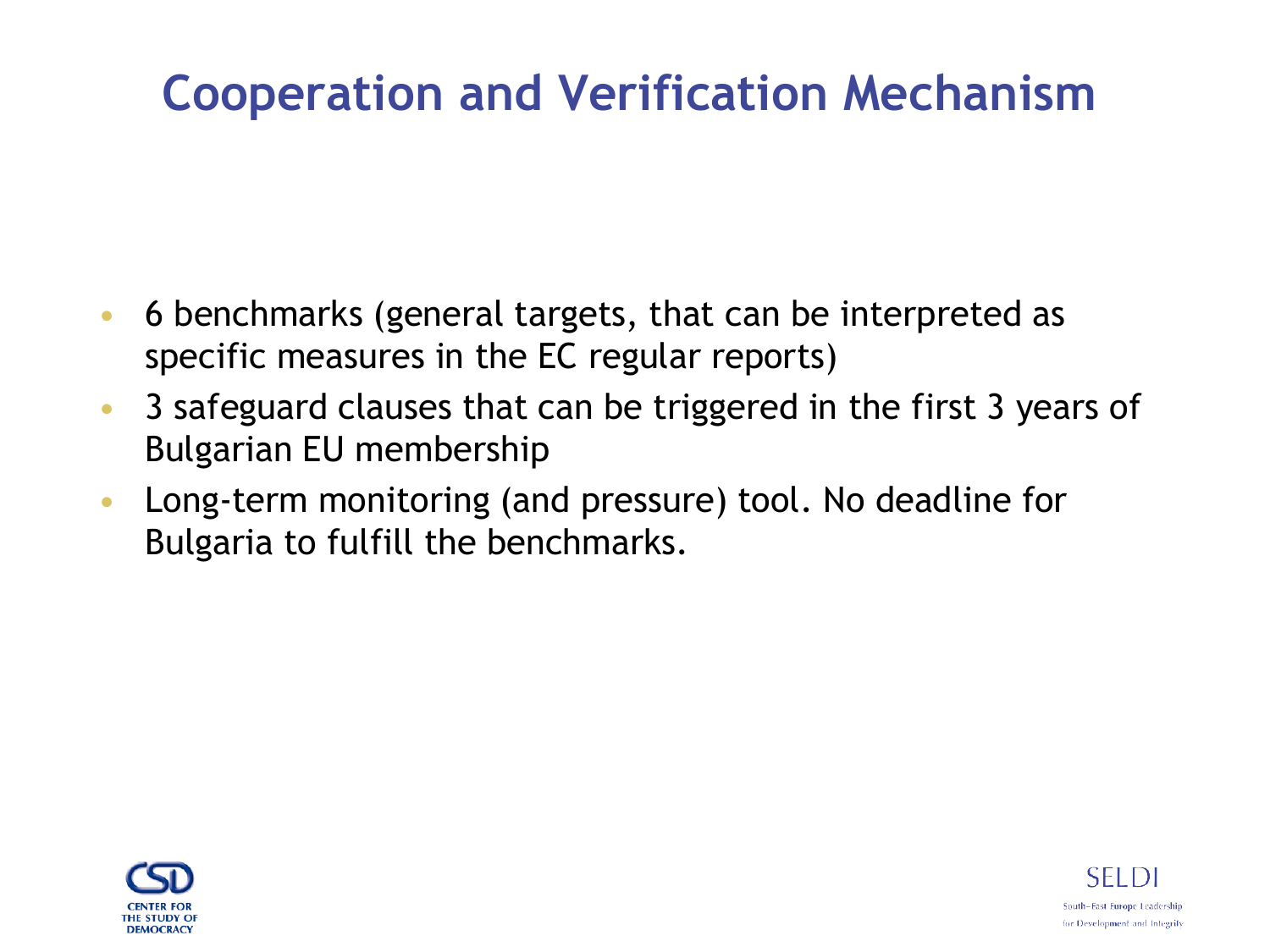#### **Six benchmarks, related to the necessity of:**

- 1. Independence and accountability of the judicial system.
- 2. Transparent and efficient judicial process, new judicial system act and new civil procedure code.
- 3. Reform of the judiciary and annual evaluation the impact.
- 4. Investigations into allegations of high-level corruption and internal inspections of public institutions. Publication of assets of high-level officials.
- 5. Measures to prevent and fight corruption at the borders and within local government.
- 6. Strategy to fight organised crime (serious crime, money laundering, systematic confiscation of assets of criminals).



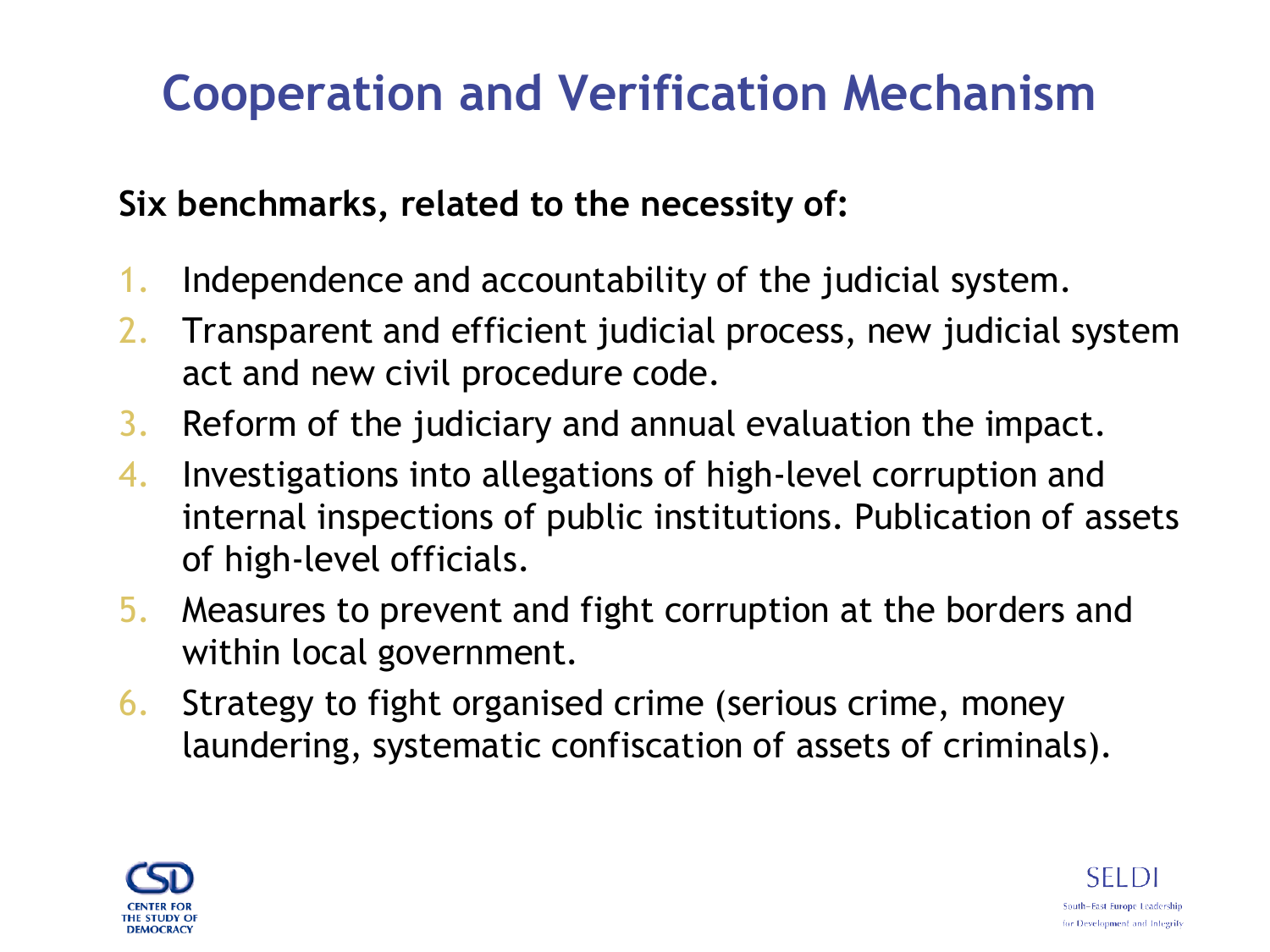#### **Three safeguard clauses**



- Directly linked to the the progress of Bulgaria under the CVM.
- Can entail serious sanctions.
- Can be triggered untill the end of the three year period (1 January 2010).



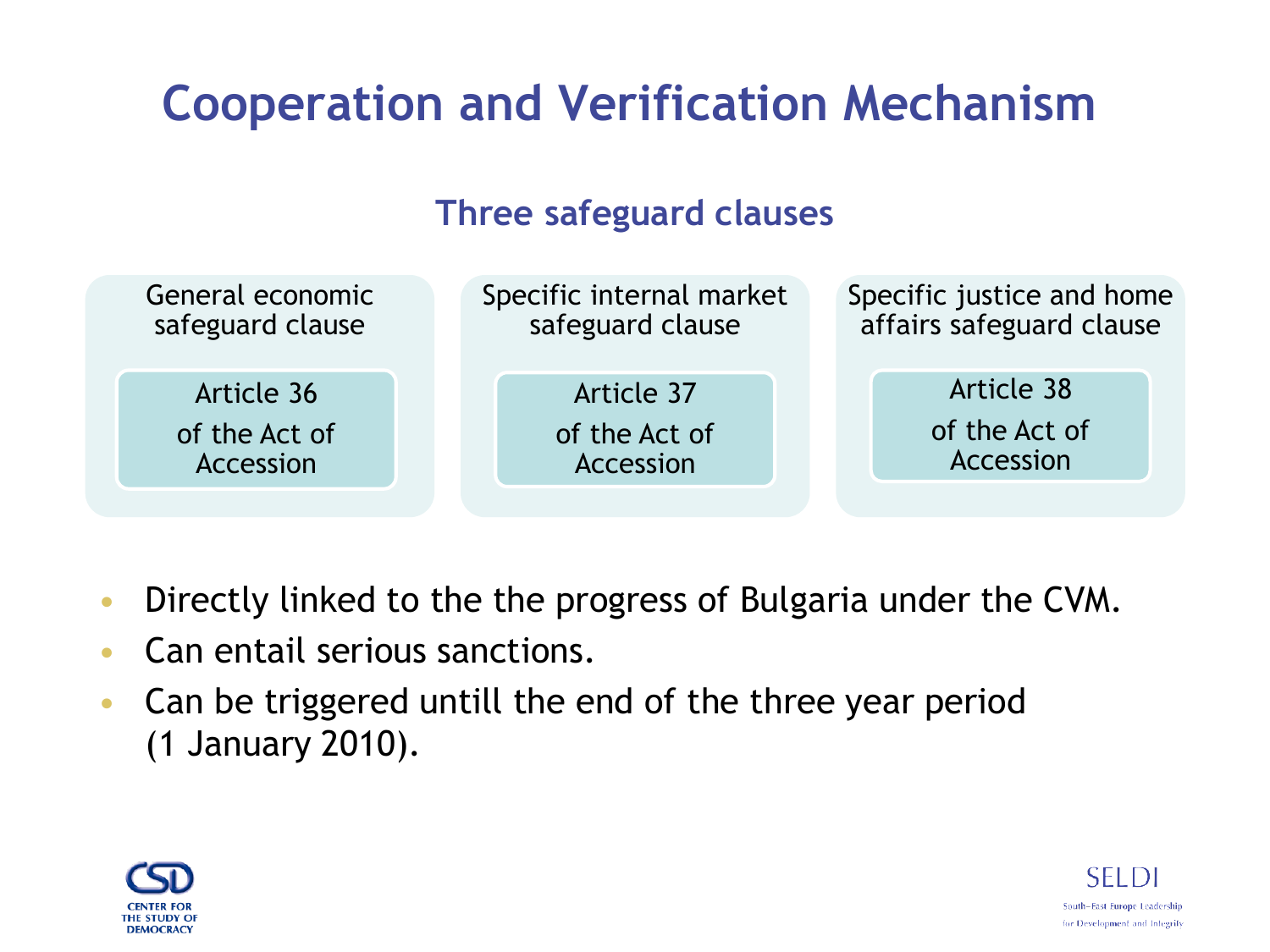Instruments ensuring that Bulgaria will continue to pursue the CVM targets after the three year period:

- Suspension of EU funds
- Acceptance of Bulgaria in the Schengen area

Who stands behind the CVM:

- Launched through decision of the EC
- The Council of the EU plays key role in the CVM monitoring and implementation, official sanction to the work done by the EC
- Conclusions of the Council are usually based on Member States' positions



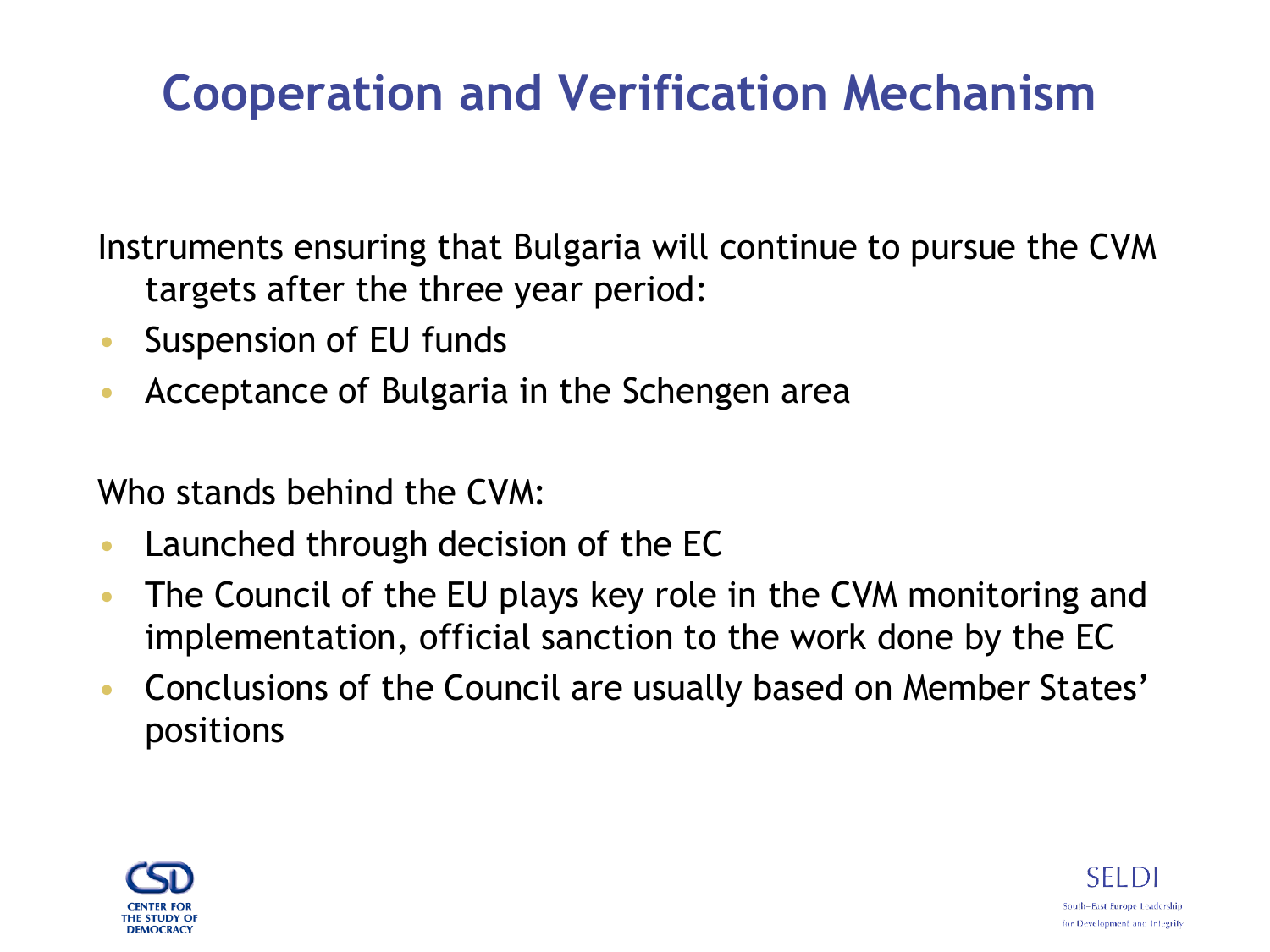Positive developments:

- Open and frank dialogue with the Bulgarian authorities
- Adoption of relevant legislation and setting up relevant institutions
- Adoption of the *Integrated Strategy for the Prevention of and Fight against Corruption and Organised crime*
- First-instance convictions in some of the high-profile cases of corruption and organised crime delivered in 2010.
- First convictions through plea-bargaining ("expedited procedure") in 2009; concerns that this process leads to sentencing below the legal minimum.



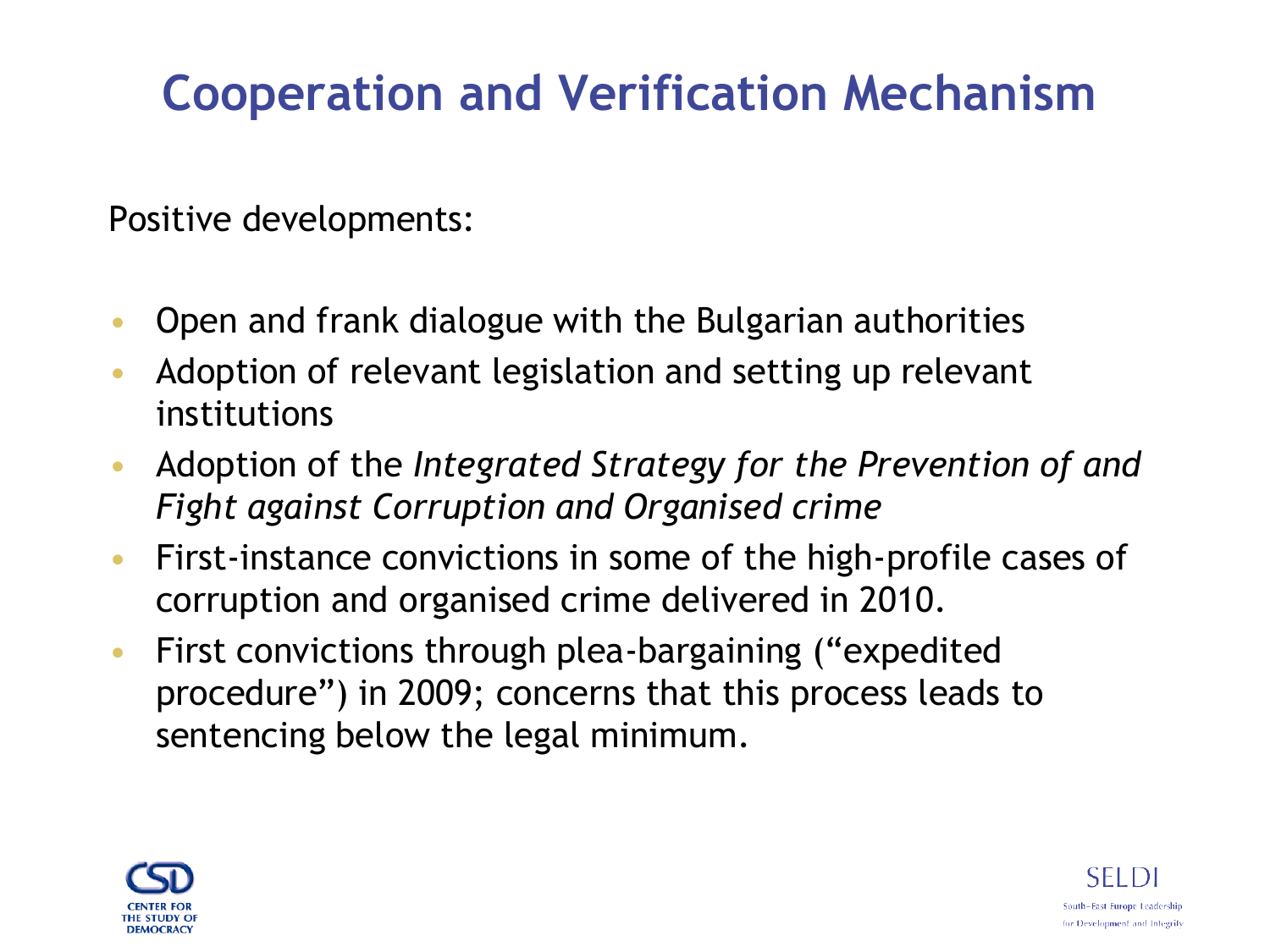Shortcomings:

- Judicial reform, fight against corruption, tackling organised crime
- Slow speed of the reforms
- Lack of progress in countering killings linked with organised crime
- Formality and delays of the criminal and judicial procedures
- Lack of criminal investigations into the numerous allegations of corruption related to senior appointments in the judiciary
- No protection of whistleblowers
- Concerns regarding the corruption in public procurement



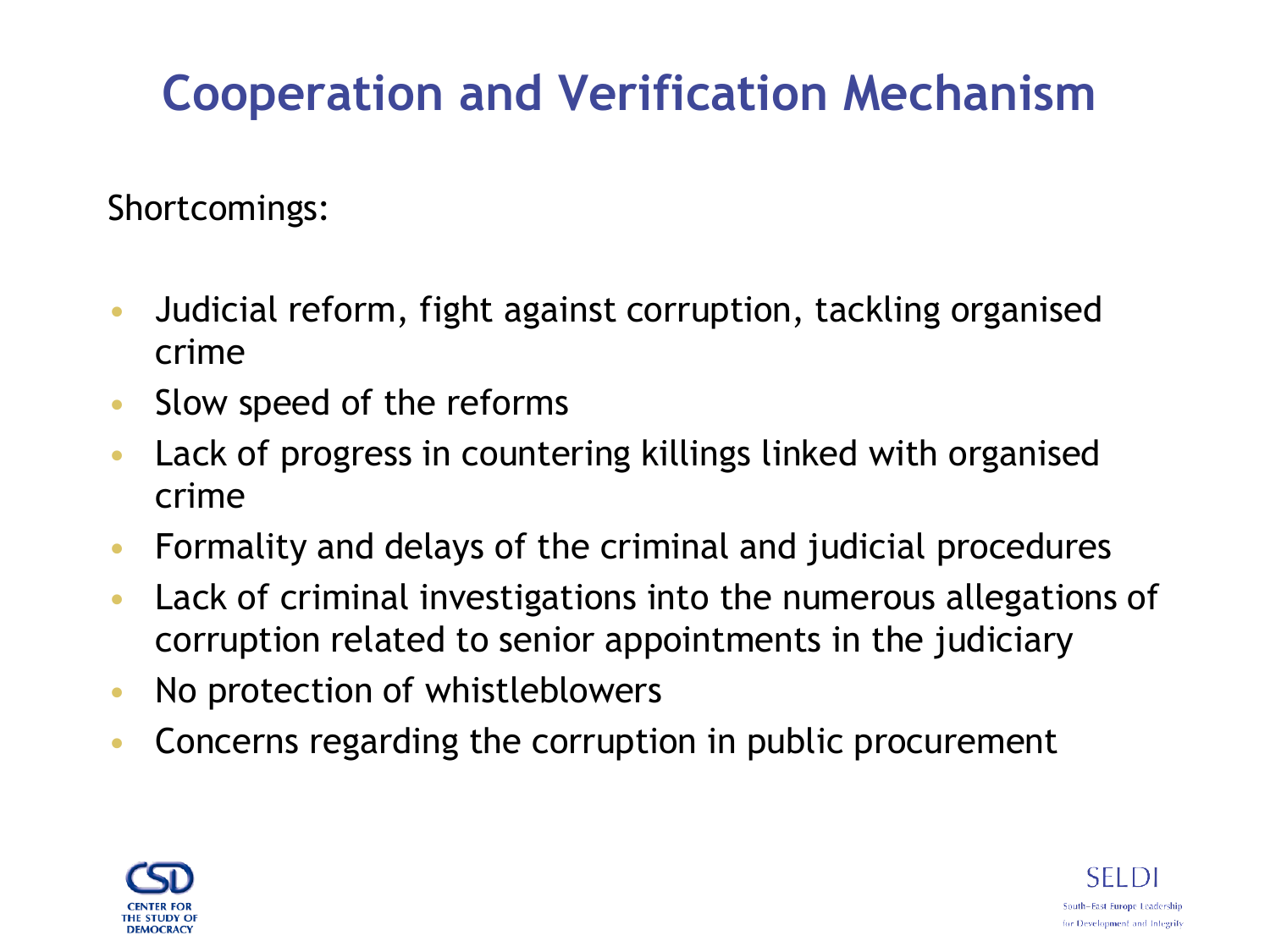#### **CVM: Recommendations from the 18 July 2012 Progress report**

| Reform of the<br>judicial system                                     | • Supreme Judicial Council mandate to undertake<br>fundamental reform<br>• Human resource strategy for the judiciary<br>• Reform the prosecution in structure, procedures and<br>organisation<br>• Open involvement of NGOs and professional organisations |
|----------------------------------------------------------------------|------------------------------------------------------------------------------------------------------------------------------------------------------------------------------------------------------------------------------------------------------------|
| Independence,<br>accountability<br>and integrity of<br>the judiciary | • Effective system of random allocation of cases<br>• Make transparency, objectivity and integrity top priority in<br>appraisals, promotions, appointments and disciplinary<br>decisions.<br>• Transparent election of the General Prosecutor              |

| Efficiency of the<br>judicial process | • Strategy for reducing the backlogs in publishing motivations<br>for cases<br>• Effective implementation of court decisions (absconding to<br>evade prison or failure to apply financial sanction)<br>• Strategy to improve legal consistency (Supreme Court of<br>Cassation to identify and rule on areas of disagreement) |
|---------------------------------------|------------------------------------------------------------------------------------------------------------------------------------------------------------------------------------------------------------------------------------------------------------------------------------------------------------------------------|
|                                       |                                                                                                                                                                                                                                                                                                                              |



**SELD** South-East Europe Leadership for Development and Integrity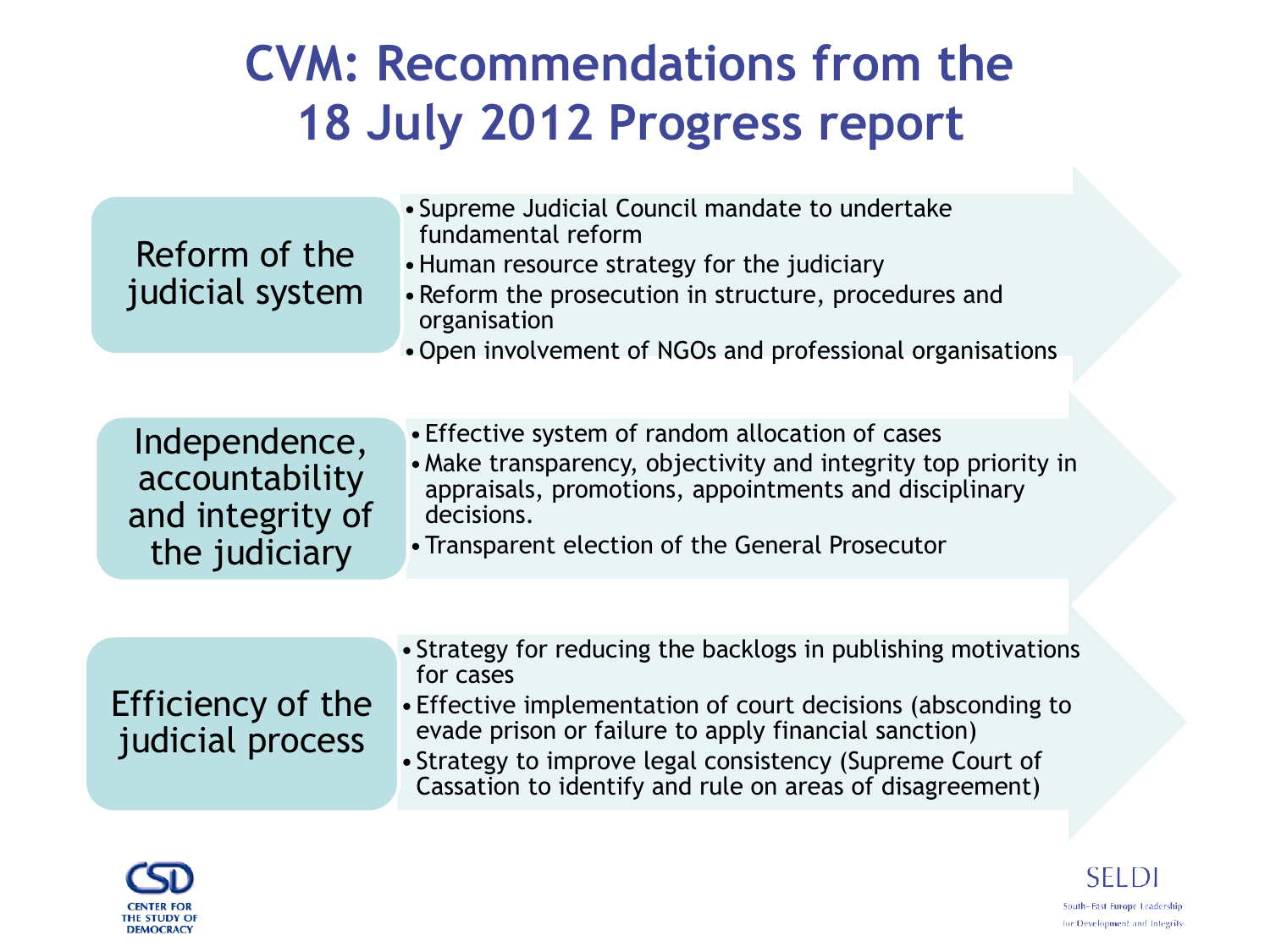#### **CVM: Recommendations from the 18 July 2012 Progress report**

#### Fight against organised crime

- •Ensure that the new Asset Forfeiture Commission is appointed on the grounds of integrity and the prosecution fully cooperates with its work
- Independent analysis of case failures covering weaknesses in both investigation and prosecution
- •Remedy shortcomings in structure, management, staffing, training, cooperation and professional practice

| Fight against<br>corruption | • Improve the performance of police, the prosecution<br>and courts (based on experience from past cases)<br>• Independent impact evaluation of National Anti-<br><b>Corruption Strategy</b><br>• Amend the law on conflicts of interest to allow<br>sanctions to be effectively applied<br>• Turn the asset declaration and verification system into<br>an effective instrument to detect illicit enrichment |
|-----------------------------|--------------------------------------------------------------------------------------------------------------------------------------------------------------------------------------------------------------------------------------------------------------------------------------------------------------------------------------------------------------------------------------------------------------|
|-----------------------------|--------------------------------------------------------------------------------------------------------------------------------------------------------------------------------------------------------------------------------------------------------------------------------------------------------------------------------------------------------------------------------------------------------------|



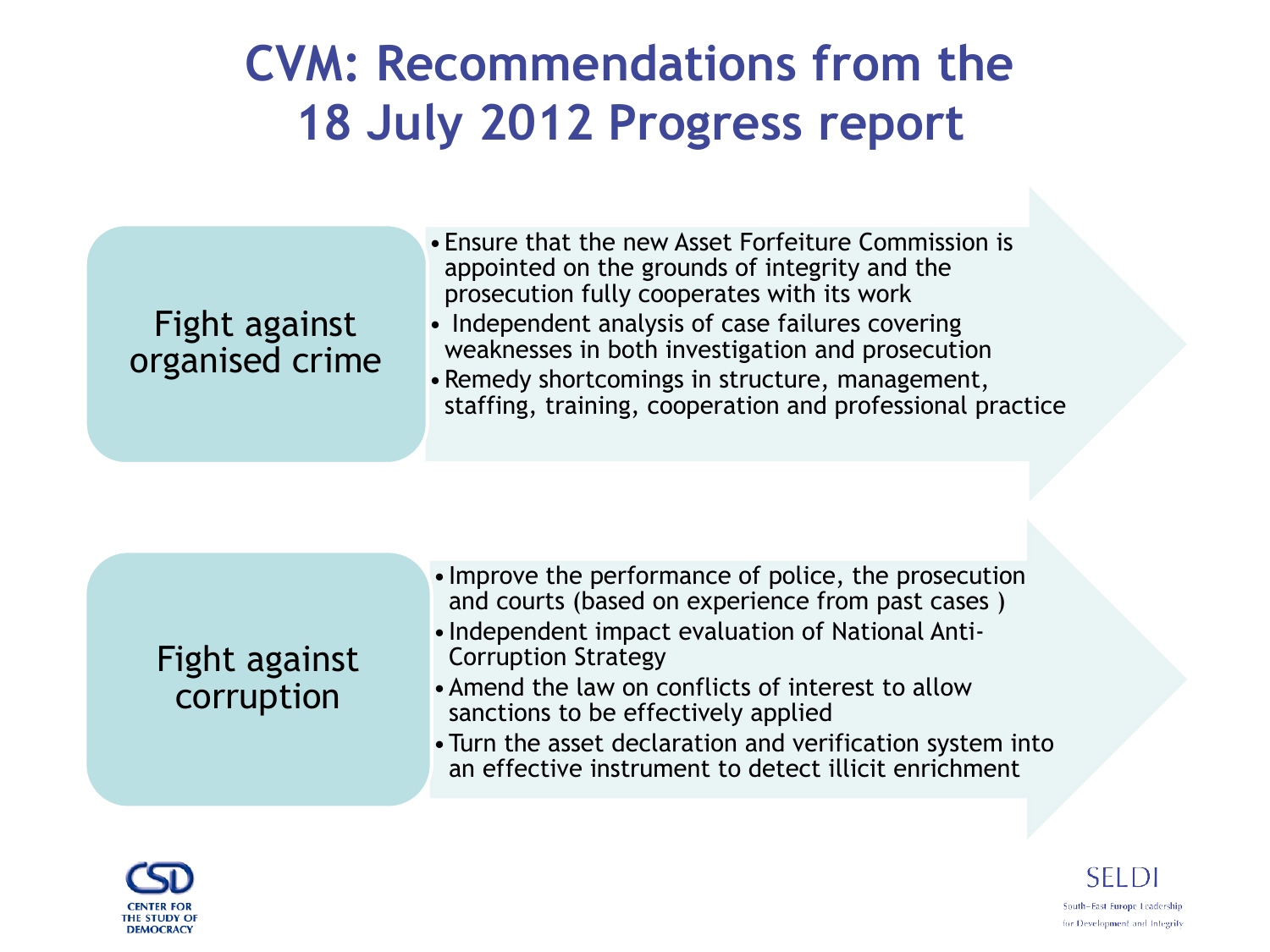#### **Role of the CSOs in the CVM**

- Strong mechanism for CSO involvement and impact.
- The EC meets CSOs during working visits to Bulgaria and takes into consideration their opinion on the progress of the anticorruption measures.
- Recommendation of the 18 July 2012 Progress report: Independent impact evaluation of National Anti-Corruption Strategy